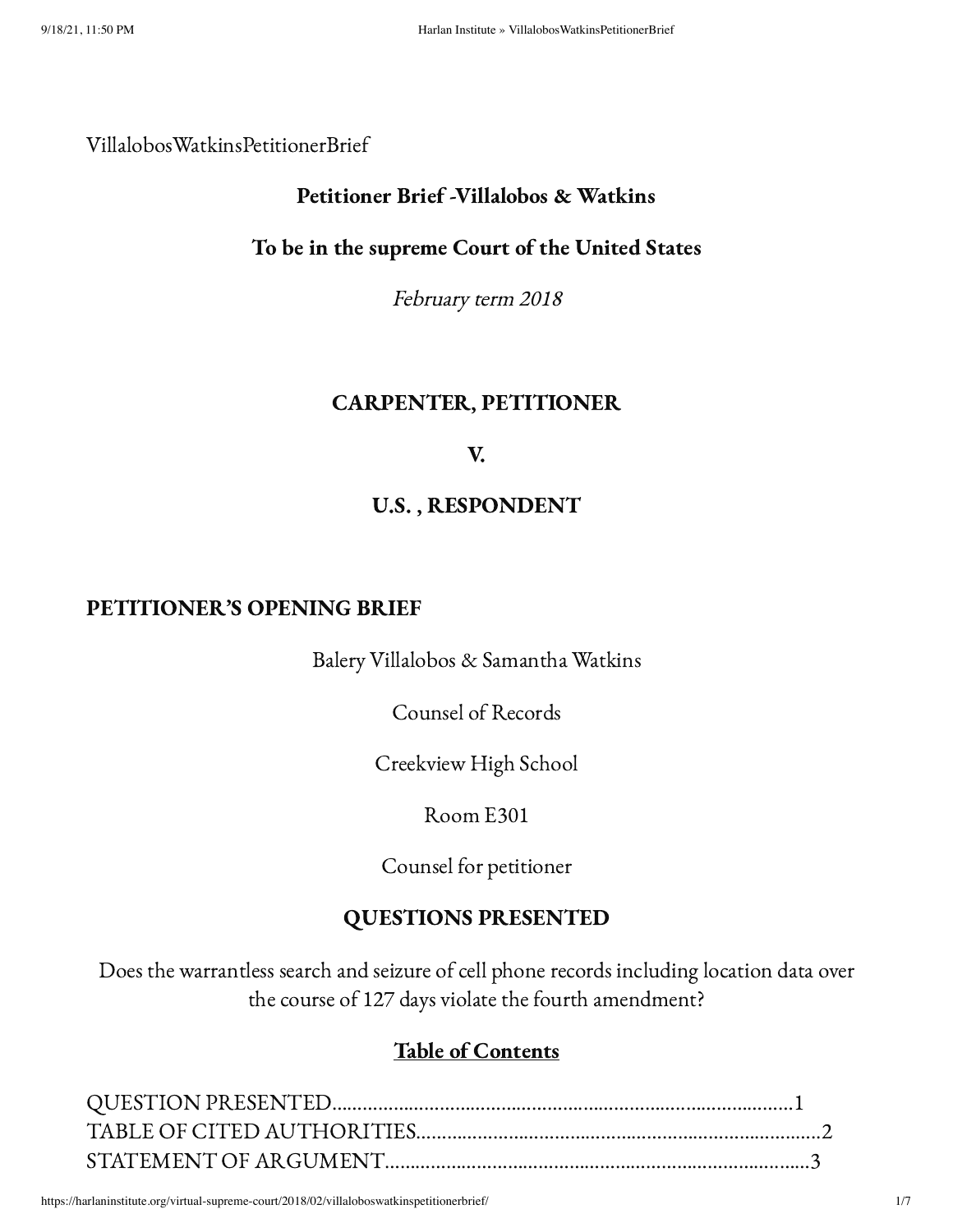## ARGUMENT

 $\blacksquare$ 

 $\blacksquare$ 

 $\frac{1}{2}$ 

 $\blacksquare$ 

 $\blacksquare$ 

- 
- 
- 
- 
- 
- 

## Table of cited authorities

# United Supreme Court Cases

# **Constitution**

U.S. Const. amend. IV……………………………………………………………….5

## **Other Authorities**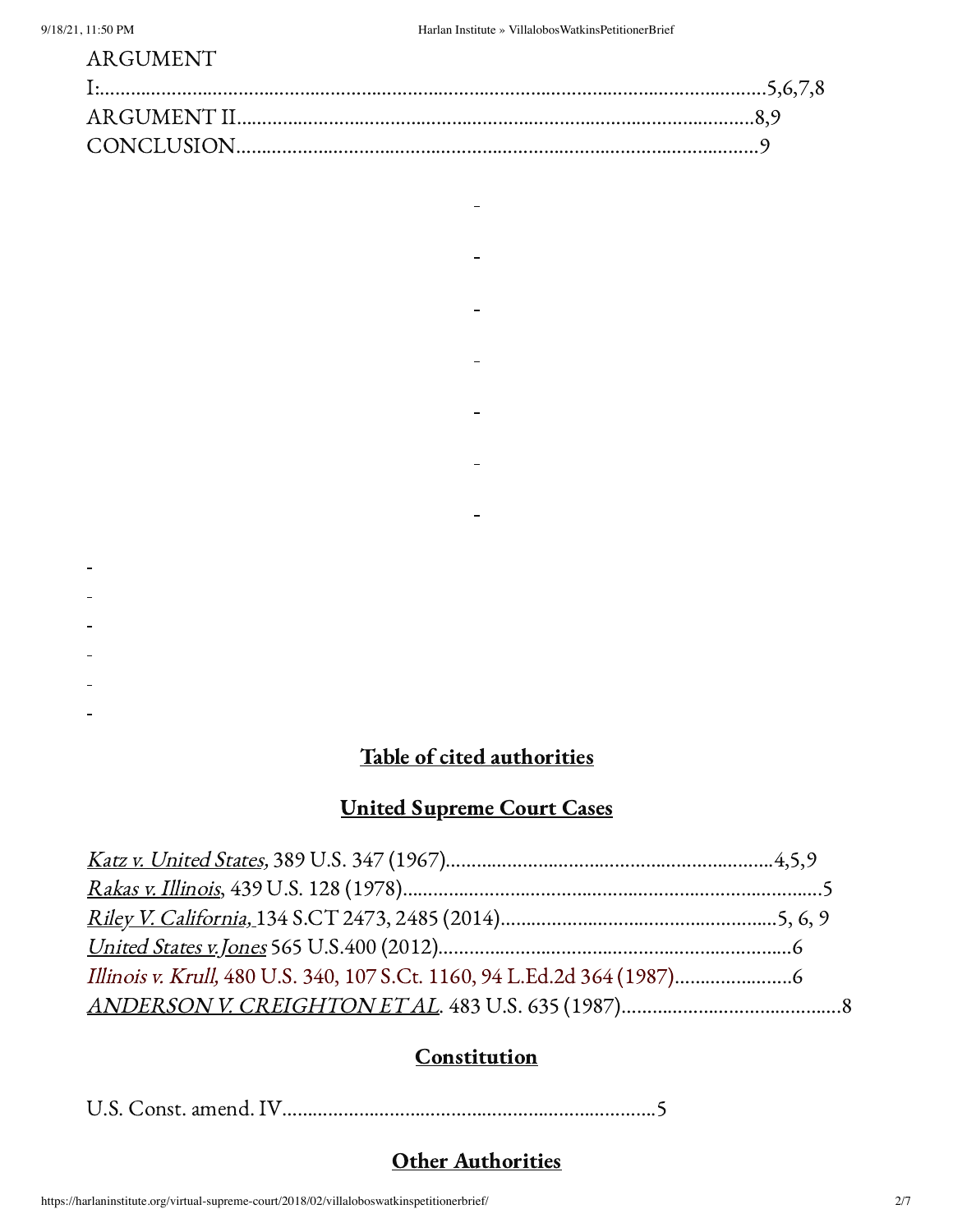| Stored Communication Act, 18 U.S.C. §                                               |
|-------------------------------------------------------------------------------------|
|                                                                                     |
|                                                                                     |
|                                                                                     |
| http://cradleofliberty.wikia.com/wiki/Petition_of_Lechmere                          |
|                                                                                     |
| Symposium: Will the Fourth Amendment protect 21st-century data? The court confronts |
| the third-party                                                                     |
|                                                                                     |
| http://www.scotusblog.com/2017/08/symposium-will-fourth-amendment-protect-21st-     |
| century-data-court-confronts-third-party-doctrine/                                  |

#### Statement of Argument

In our time before the court we will demonstrate how there was a violation of Mr. Carpenters Fourth amendment right by addressing. One, the Fourth Amendment and how we should apply the test from Katz V. United States, 389 U.S. 347 (1967) to today's case to see if there is a expectation of privacy and if there was a search. Second, by passing this test we look to the Stored Communications Act and how it should not apply in todays case because of the wording. Third, we look at Mr.James Otis and how him and his conditions are very similar to the one in todays case. Fourthly, how the Third Party Doctrine and how it shouldn't be applied if it isn't updated and how one of our own supreme court justices has said that the Third Party Doctrine shouldn't apply when it come to technology and location data.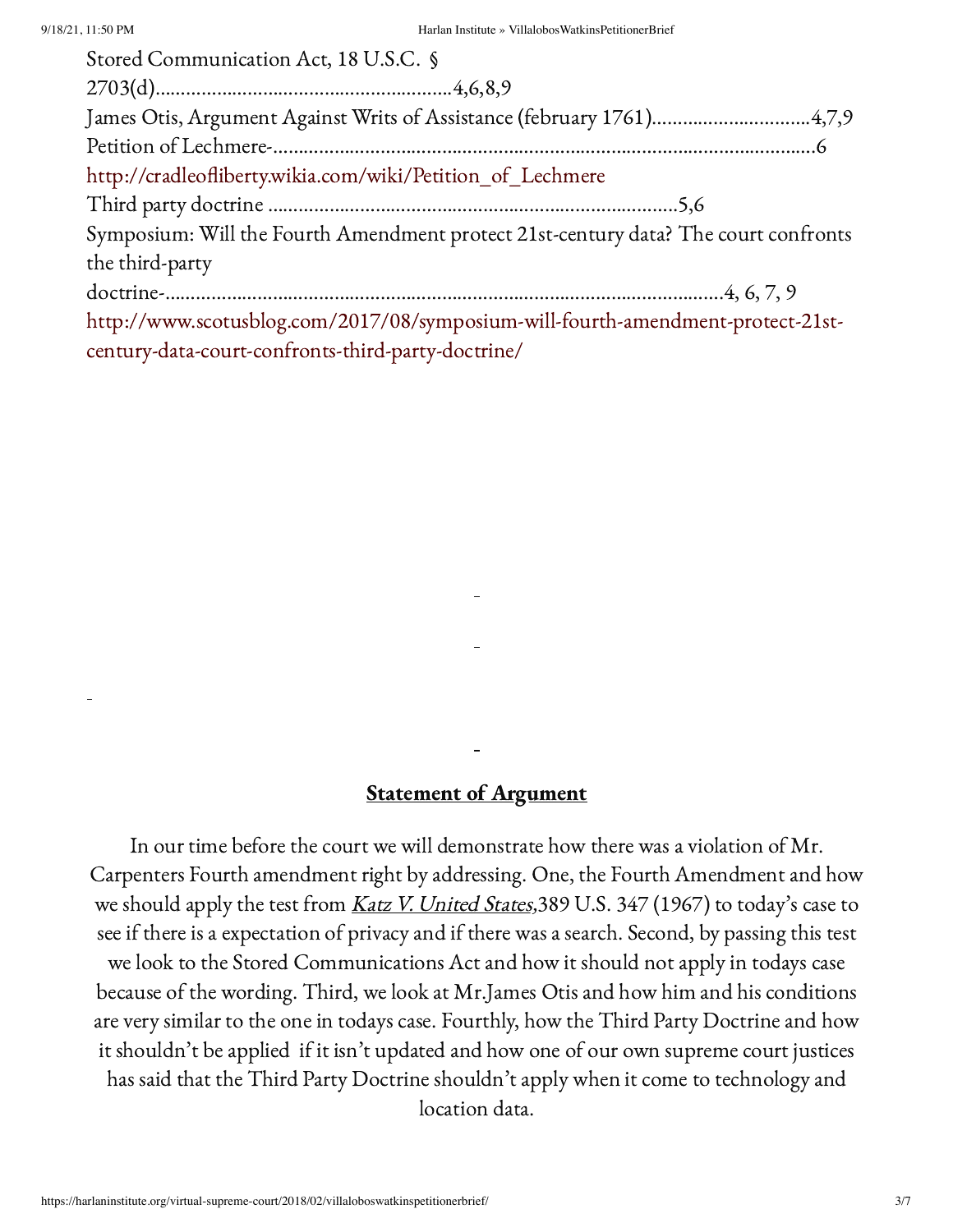- 
- 
- 
- 
- 
- 
- 
- 
- 
- 
- 

**Argument 1:** The Fourth Amendment states: The right of the people to be secure in their persons, houses, papers, and effects, against unreasonable searches and seizures, shall not be violated, and no warrants shall issue, but upon probable cause, supported by oath or affirmation, and particularly describing the place to be searched, and the persons or things to be seized. Seeing as the FBI did not get a warrant to get the cell phone data from Mr.Carpenters and since we must update with the times. his phone is one his property and two the location of the phone and anything transmitting out of his phone would be his effects. When looking into these circumstances we can clearly see that Mr.Carpenter was deprived of his fourth amendment right.

We may also look to Katz V. United States, 389 U.S. 347 (1967) where there is a two prong test to see when it comes to the fourth amendment searches. If there indeed was one. The test consist of.

- 1. The parties "have exhibited an actual expectation of privacy"
- 2. expectation must be one that society is prepared to recognize as reasonable

According to the Supreme Court in Rakas v. Illinois, 439 U.S. 128 (1978), "the expectation of privacy must have a source outside of the Fourth Amendment either by reference to concepts of real or personal property law or to understandings that are recognized and permitted by society." this tells us that Mr.carpenter phone and anything in his phone or transmitted out is phone his property because it is acceptable in society. Also we may look to santander from *Riley V. California*, 134 S.CT 2473, 2485 (2014)when looking in to this currant this digital age where most things aren't as tangible as they used to be. Riley helps set a president for phones and what police may and may not get from the phone without a warrant. but this also can creates a backdoor when added to the third party doctrine which allows that as long as the police get the information from a third party. In Riley it helps with some things but it leaves a blurry line for anything else that is not stated like cell site data. it also allows the evidence to be used in court no matter if they were gave consent on the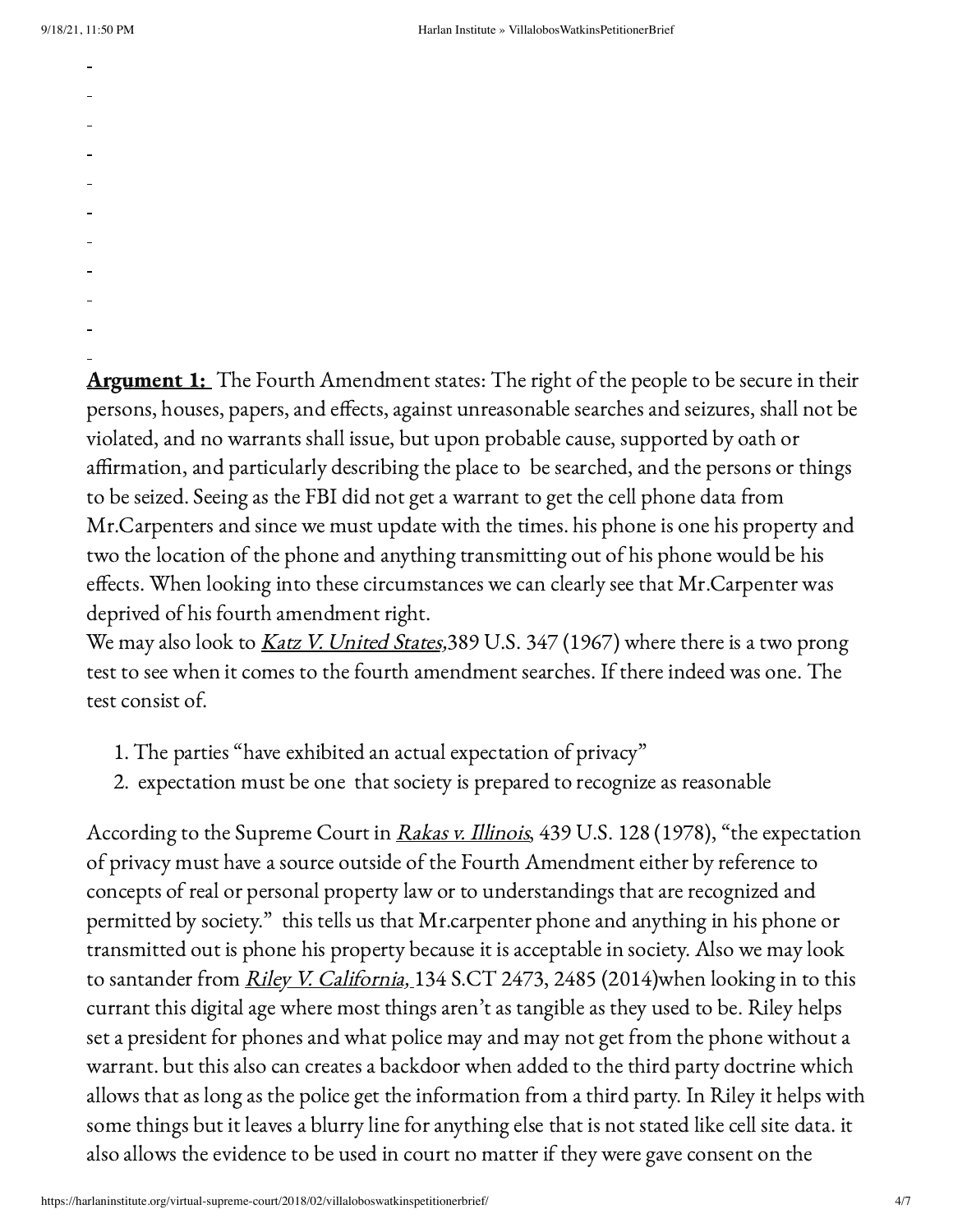information that is in discussion.

We need to look at the Stored Communications Act is not applicable in today's case because when looking at it, what it states " specific and articulable facts show [] that there are reasonable grounds to believe that the contents of a wire or electronic communication, or the records or other information sought, are relevant and mearital to an ongoing criminal investigation," when it states reasonable grounds it is making it so the police don't need to get a warrant when it comes to how something might have some relevance in a case.since a crime is being committed then the fourth amendment in. reasonable grounds since it does not require a warrant or written proof for what crime committed it just requires that it could have to do with in investigating.a crime is being committed then the fourth amendment if there has been no oath then there is no factual evidence to say it is true and a when it comes to an oath which then afterwards they can lie and change up what was previously said or given, facing consequences .This is making the Stored Communication Act unconstitutional since it is by passing the constitution and putting it on a higher pedestal. Our founding fathers gave us the fourth amendment to protect us from this exact thing. "Thus, government agents violated his Fourth Amendment rights by compelling NuVox to turn over the emails without first obtaining a warrant based on probable cause. However, because the agents relied in good faith on provisions of the Stored [Communications](https://scholar.google.com/scholar_case?case=7047825201890663839&q=us+v+warshak&hl=en&as_sdt=6,44) Act, the exclusionary rule does not apply in this instance. See Illinois v. Krull, 480 U.S. 340, 107 [S.Ct. 1160, 94](https://scholar.google.com/scholar_case?case=7047825201890663839&q=us+v+warshak&hl=en&as_sdt=6,44) L.Ed.2d 364 (1987)." And if we are to use the Stored Communications Act we must put into different word so that it does not give cops free will to go through our phones whenever they please and seeing as most people's lives are on there phones that would allow the police to almost be figurative stalkers. And the Stored Communication act is unconstitutional until we change the words and if we do not change the words then the document is not to be used as evidence.

James Otis is a very prominent person when it comes to this case. He stood in front of parliament and gave a speech on how the people were being deprived their rights, inspiring the Founding Fathers in creating the Fourth Amendment. "In this speech James Otis Planted part Of the idea for American democracy evidenced by the Fourth Amendment to the United States Constitution." when looking into today's case we should look at one of Otis's points, "that the writs were too general because they did not specify who is being searched what is being looked for and in what place the searcher is looking." This court can apply it to this case, where the FBI asked for such a broad variety of things from the judges but they should have been more specific. What they asked for entailed " the data requested included subscriber information, toll records, cell detail records that showed the phone numbers of incoming and outgoing calls, and cell site information at the beginning and the end of each call for numbers in questions."

When looking into the third party doctrine, the doctrine states "As Sotomayor noted in United States v. Jones 565 U.S.400 (2012), the third-party doctrine "is ill suited to the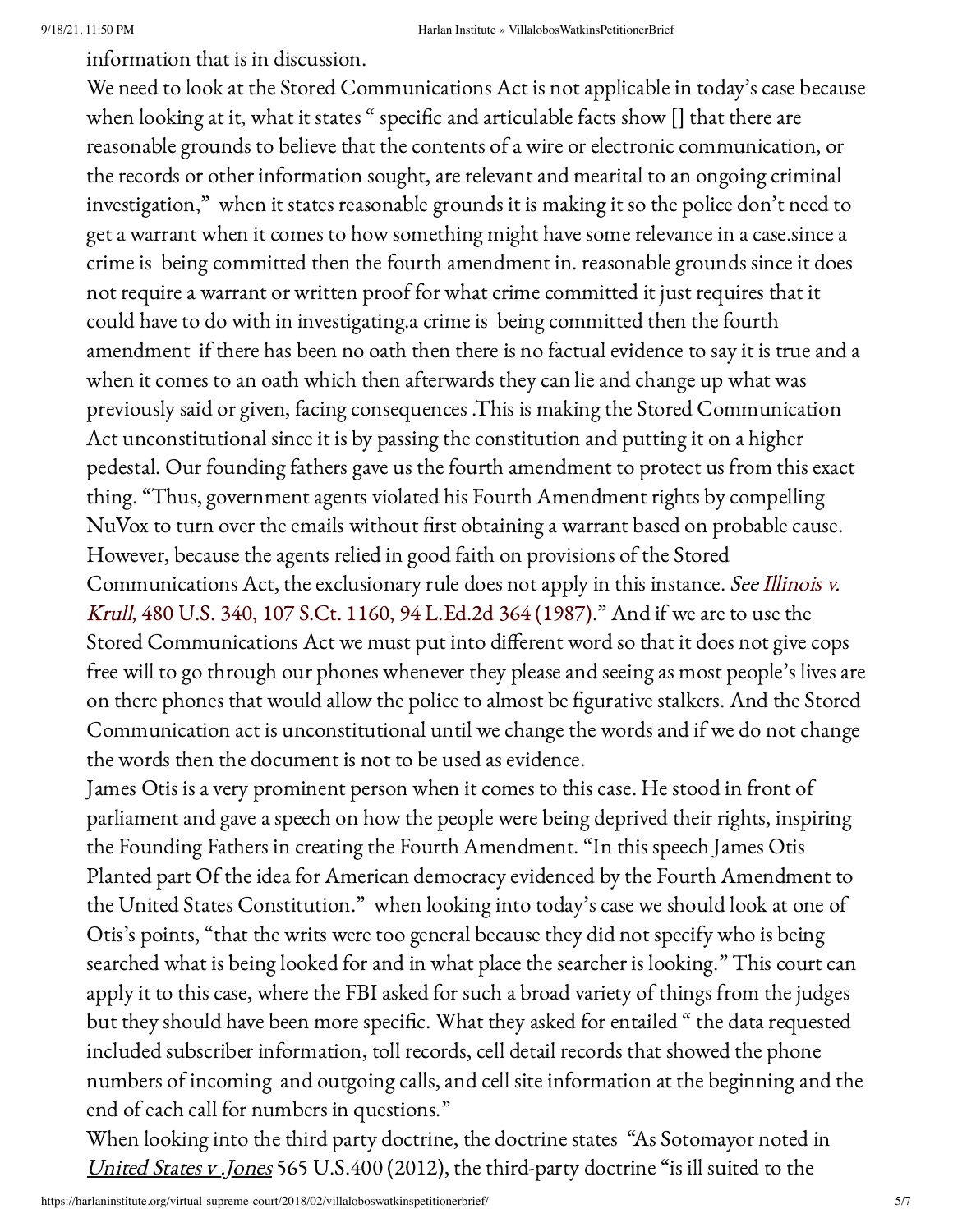#### 9/18/21, 11:50 PM Harlan Institute » VillalobosWatkinsPetitionerBrief

digital age." This is because, as she also noted, we live in an era "in which people reveal a great deal of information about themselves to third parties in the course of carrying out mundane tasks." We use cellphones to stay in touch with friends and family on the go, store data in the cloud to be able to access it anywhere later, rely on GPS mapping technologies to find our way about town, and wear activity trackers to try to improve our health. It's impossible to use any of these technologies without sharing data with third parties." when looking into what Justice Sotomayor states and how in this case the fact that the third party has all the control and the person being accused has no word in what is going on because this doctrine states that basically we must never give any one any information because they can do whatever they please with it. This doctrine is setting this impossible stander that along with the Stored communications act is making it so that police may do whatever they please and is making it so that because a specific word is not used or the wording is too general police officers to what they please because the line between what they can do wand what they have to do is so blurry.

## V

In today's case the fourth amendment of mr carpenter has been violated since the FBI had seized mr carpenters cell phone location data without a warrant. Mr.Carpenters has an expectation of privacy according to the fourth amendment, since mr carpenters cell phone is his property and anything having to do with his cell phone is his property as well, and the FBI acquiring the cell phone location data without a warrant but simply with several magistrates permission which is not a warrant.

When looking into expectation of privacy there was one seeing as the public norms are what we should be comparing and updating with any documents. "The Court rests its doctrinally flawed opinion upon a double standard of reasonableness which unjustifiably and unnecessarily upsets the delicate balance between respect for individual privacy and protection of the public servants who enforce our laws." ANDERSON V. CREIGHTON ET AL. 483 U.S. 635 (1987)

Since in this time period lots of thing have changed from the past twenty years we must be able to accommodate and not just look at this word for word. When looking in to phones and how they are used in the modern era most people's lives are on there phones, like people pay bills on there phones, they buy things on there phones, and anything else that is important is on there phone. So most people would think that when they put all that stuff on there phones that they are protected from outside eyes. Also when looking into cell site located although it is very different from GPS. When the police got the information for 127 days for Mr.Carpenter and 88 days for Mr.Sanders them looking at every single time there phone was opened and connected to a cell site tower. If someone was to do that in person